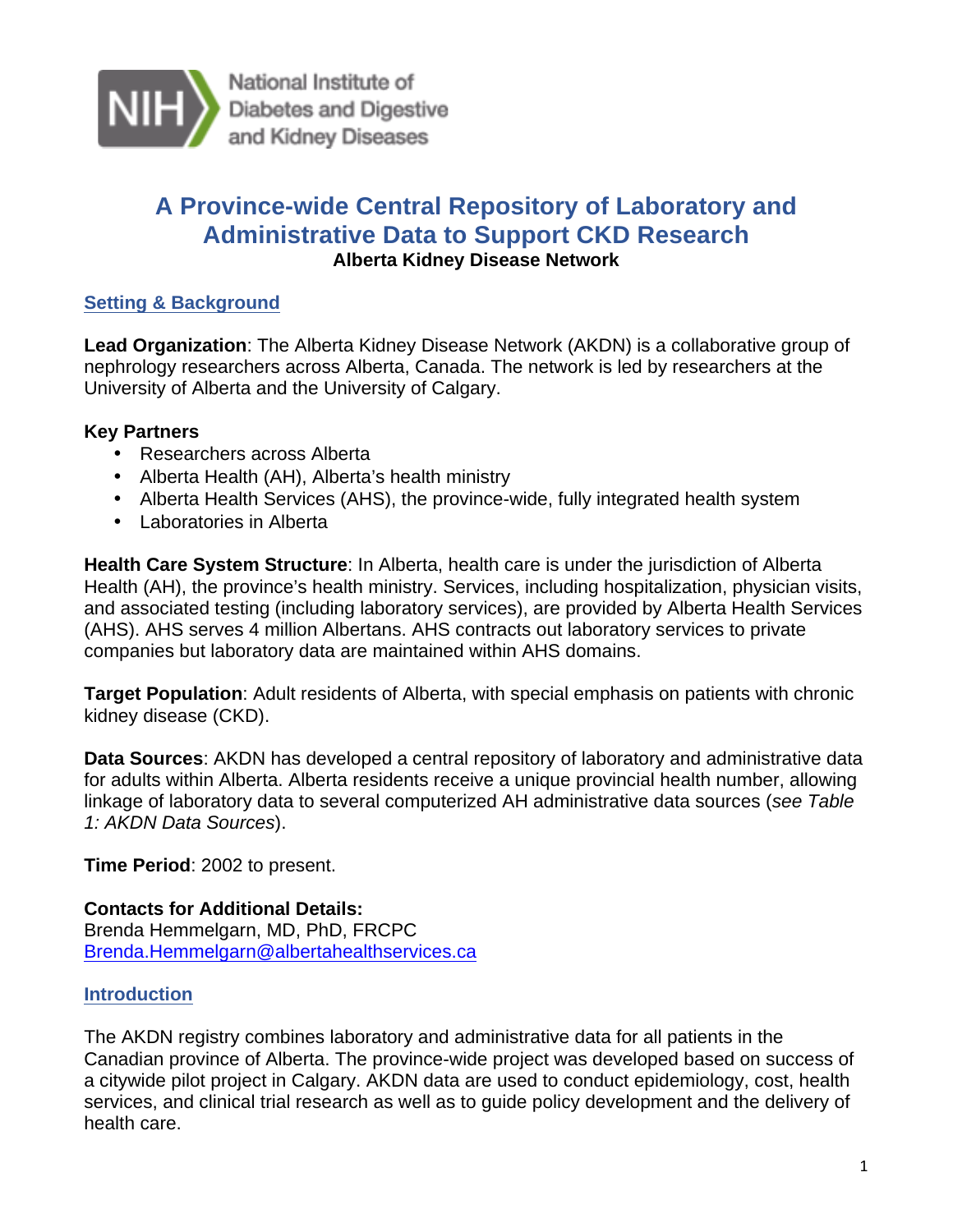AKDN's objectives include assessing the state of CKD and CKD risk in Alberta and improving CKD care. Specifically, AKDN aims to:

- Identify patients at high risk for CKD;
- Identify patients with CKD/determine CKD prevalence;
- Determine rates of CKD progression;
- • Understand how gender, age, location of residence, or ethnic background influence access to/quality of specialized medical care and/or rates of CKD progression;
- Determine health care costs of caring for patients with CKD; and
- Determine optimal treatments for patients with CKD.

## **Methods**

 In 2002, a team of nephrology researchers began an effort to link administrative and laboratory data to identify elderly patients with CKD in Calgary, Alberta. After citywide success in Calgary, the team decided to expand the activity to identify patients across the province of Alberta.

Key steps included:

- Establishing and maintaining the team;
- Acquiring funding;
- Generating partnerships;
- Linking data sources;
- Ensuring database security;
- Establishing protocols for estimating GFR; and
- Sharing data with external researchers.

## **Establishing and Maintaining the Team**

 AKDN is led by an executive team of nephrology researchers (Brenda Hemmelgarn, MD, PhD, FRCPC; Braden Manns, MD, MSc, FRCPC; and Marcello Tonelli, MD, SM, FRCPC) at the University of Calgary. The executive team has engaged approximately 10 nephrology researchers from across Alberta. As needed, the executive team has sought out experts in data storage, privacy, and contracts to facilitate the database development.

Ongoing support to maintain the database and oversee research activities is essential.

## **Necessary Staff**

- Data manager (1 FTE) to clean, administer and maintain the data.
- Data analysts (7 FTE) must understand the dataset's nuances —most have a master's degree in health services research —and they also must be adept in using SAS. Some have started as graduate students and stayed with the project.
- Research manager to oversee all research activities .
- Human Resources manager to oversee budget issues.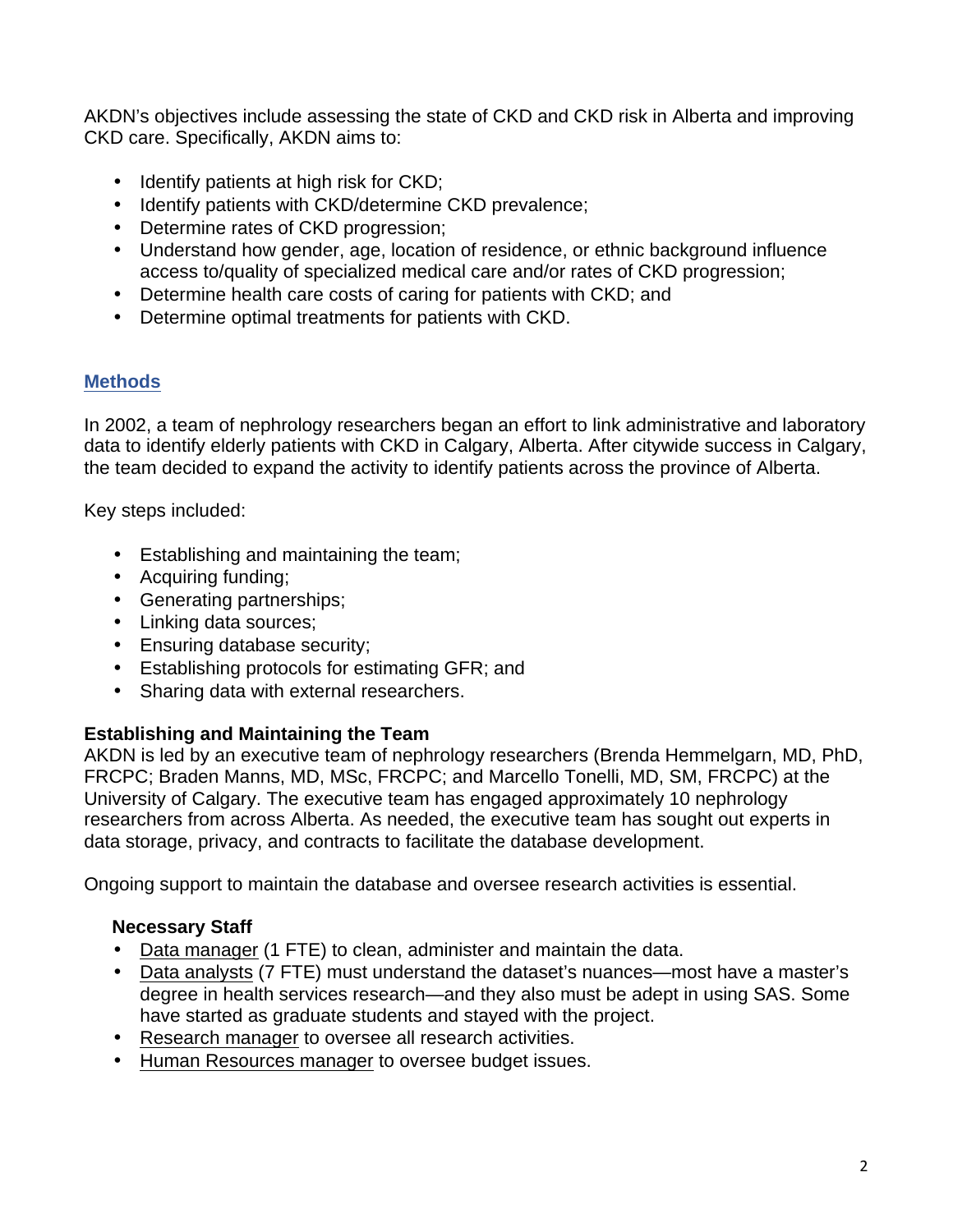Core team members meet on a monthly basis and the extended team meets every six months. Given that they are based in Edmonton and Calgary, team members meet via video conference. Bi-weekly seminars are held with all team members to share research findings.

### **Acquiring Funding**

 Launching and maintaining the AKDN database requires resources to support salaries for project team members, costs for extracting administrative and laboratory data from AH/AHS and Alberta laboratories, maintenance of the database, and storing/backing-up data on the server. The Northern and Southern Alberta Renal Programs (the two AHS programs responsible for providing care for end-stage renal disease patients across the province) provided initial funding for the project. The Alberta Renal Programs have been strong supporters of the AKDN as they appreciate the benefits of having province-wide CKD data. Maintenance funds for the project are acquired through operating and provincial team grants.

### **Generating Partnerships**

 AKDN established partnerships with AH and AHS to facilitate access to laboratory and administrative data for provincial residents. Additionally, collaboration with AHS's Northern and Southern Renal Programs has provided both guidance and financial support to the AKDN team. Though laboratory data are now acquired through AHS—initially they were obtained directly from laboratories—direct relationships with Alberta laboratories were established early in the process. Alberta laboratories helped demonstrate that linking laboratory and administrative data was possible in the initial Calgary-based pilot project. AKDN researchers have continued to collaborate with Alberta laboratories on grant proposals, manuscripts, research efforts, and quality improvement projects. Currently, AKDN is working with the laboratories to link to laboratory data directly from their clinical pathway.

## **Linking Data Sources**

 The AKDN has developed a process to retrieve, store and maintain computerized laboratory data and relevant laboratory tests for all patients who obtain specific laboratory measurements in Alberta. AKDN uses a unique patient identifier assigned to each patient to link the laboratory data to administrative data (including demographic, mortality, and claims information) from several AHS programs (see Table 1: AKDN Data Sources). All data are available electronically, so manual data entry is unnecessary.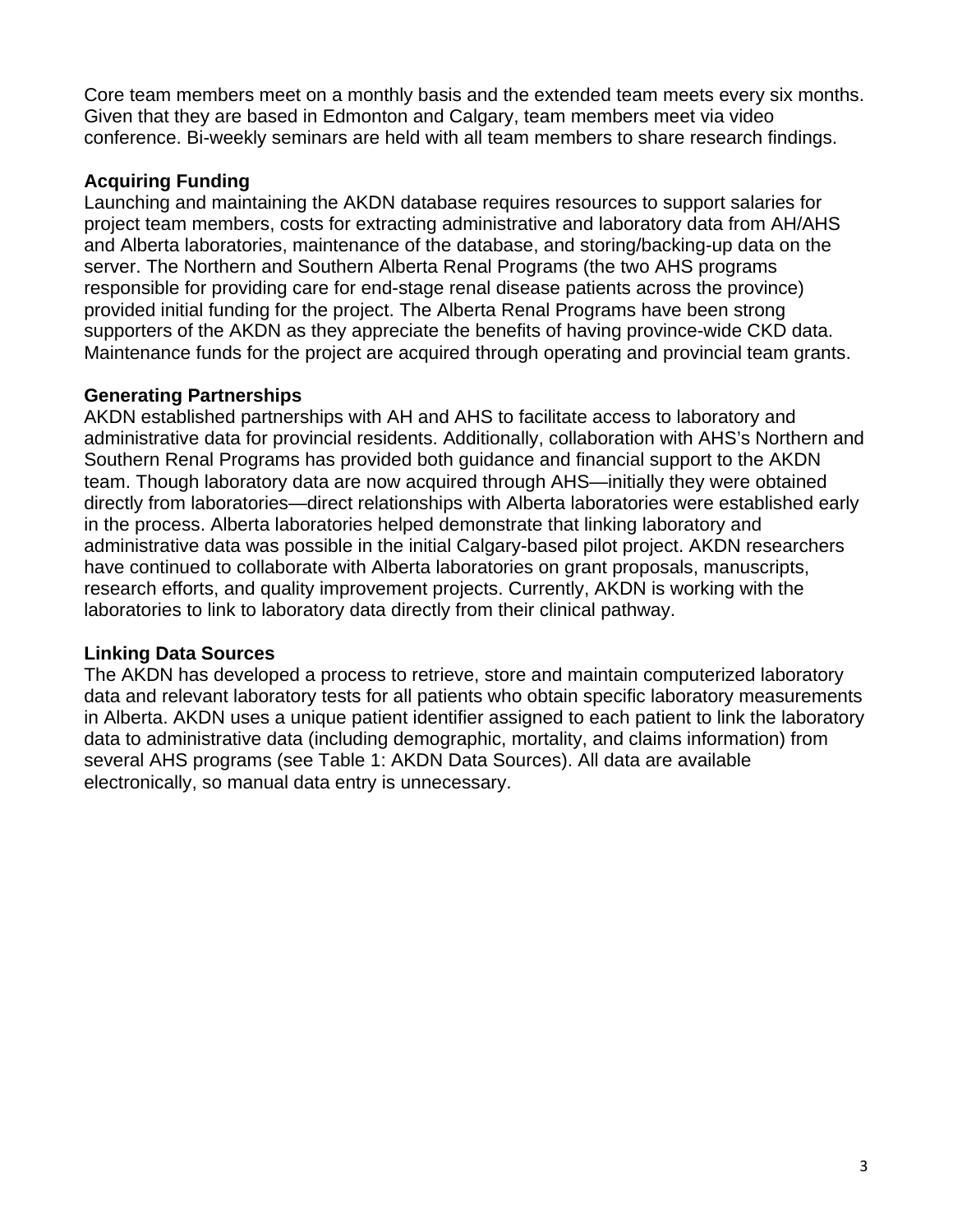| <b>Dataset</b>                     | <b>Data</b>                                                                            | <b>Purpose</b>                                                                |
|------------------------------------|----------------------------------------------------------------------------------------|-------------------------------------------------------------------------------|
| Computerized                       | <b>Serum Tests:</b>                                                                    | Identification of patients with CKD                                           |
| Laboratory Data                    | Creatinine                                                                             |                                                                               |
|                                    | Hemoglobin                                                                             | <i>*Test location differentiates test results</i>                             |
|                                    | Potassium                                                                              | obtained during a hospitalization                                             |
|                                    | Hemoglobin A1C                                                                         | (potentially influenced by an acute                                           |
|                                    | Fasting total cholesterol                                                              | illness) from those obtained in the                                           |
|                                    | Fasting high density lipoprotein                                                       | outpatient setting (which may better                                          |
|                                    | Fasting low density lipoprotein                                                        | reflect stable medical conditions)                                            |
|                                    | <b>Urine Tests:</b>                                                                    |                                                                               |
|                                    | Urine dipstick                                                                         |                                                                               |
|                                    | Urine microalbumin-creatinine ratio                                                    |                                                                               |
|                                    |                                                                                        |                                                                               |
|                                    | Urine protein-creatinine ratio                                                         |                                                                               |
|                                    | 24 hour urine protein<br>Data elements:                                                |                                                                               |
|                                    |                                                                                        |                                                                               |
|                                    | Unique patient identifier<br>Patient date of birth                                     |                                                                               |
|                                    |                                                                                        |                                                                               |
|                                    | Patient gender                                                                         |                                                                               |
|                                    | Test name                                                                              |                                                                               |
|                                    | <b>Test result</b>                                                                     |                                                                               |
|                                    | Test date                                                                              |                                                                               |
|                                    | Health region                                                                          |                                                                               |
|                                    | Location of test (in- or out-patient)*                                                 |                                                                               |
| Alberta Vital<br><b>Statistics</b> | Date of death, cause of death                                                          | Assessment of mortality as an outcome                                         |
|                                    |                                                                                        |                                                                               |
| Population                         | Date of birth, gender, First Nation status, postal                                     | Identification of non-medical risk                                            |
| Registry                           | code, socioeconomic status by fiscal year                                              | factors                                                                       |
| Alberta Blue                       | Formulary drugs, date of dispensing, quantity                                          | Evaluation of drug use and its impact                                         |
| Cross                              | dispensed, cost                                                                        | on outcomes                                                                   |
| <b>Ambulatory Care</b>             | Date, nature and location of service, diagnostic                                       | Determination of disease                                                      |
|                                    | and procedure codes (ICD 9-CM, ICD 10-CA),                                             | incidence/prevalence with validated                                           |
|                                    | cost                                                                                   | algorithms for common medical                                                 |
| Inpatient                          | Admission and discharge dates, diagnostic and                                          | conditions, including hypertension                                            |
| Encounters                         | procedure codes (ICD 9-CM, ICD 10-CA), case                                            | (Quan, 2009), diabetes (Hux, 2002),                                           |
|                                    | mix group, costs                                                                       | acute myocardial infarction (Austin,<br>2002), congestive heart failure (Lee, |
| <b>Physician Claims</b>            | Date and location of service, diagnostic and<br>procedure codes (ICD 9-CM, ICD 10-CA), | 2005), stroke (Kokotailo, 2005)                                               |
|                                    | providers specialty, costs                                                             |                                                                               |
|                                    |                                                                                        | Identification of dialysis patients                                           |
|                                    |                                                                                        | (supplemental to Renal Program data)                                          |
| <b>Chronic Disease</b>             | Date and location of visits                                                            | Identification of patients receiving                                          |
| Management                         |                                                                                        | Chronic Disease Management care                                               |
| Alberta Renal                      | CKD clinic visits, initiation of renal replacement                                     | Identification of patients with a kidney                                      |
| Program                            | therapy including modality and date; receipt of                                        | transplant, on dialysis therapy, or                                           |
| Database                           | kidney transplant including date                                                       | recipients of multidisciplinary renal                                         |
|                                    |                                                                                        | care.                                                                         |

## **Table 1: AKDN Data Sources**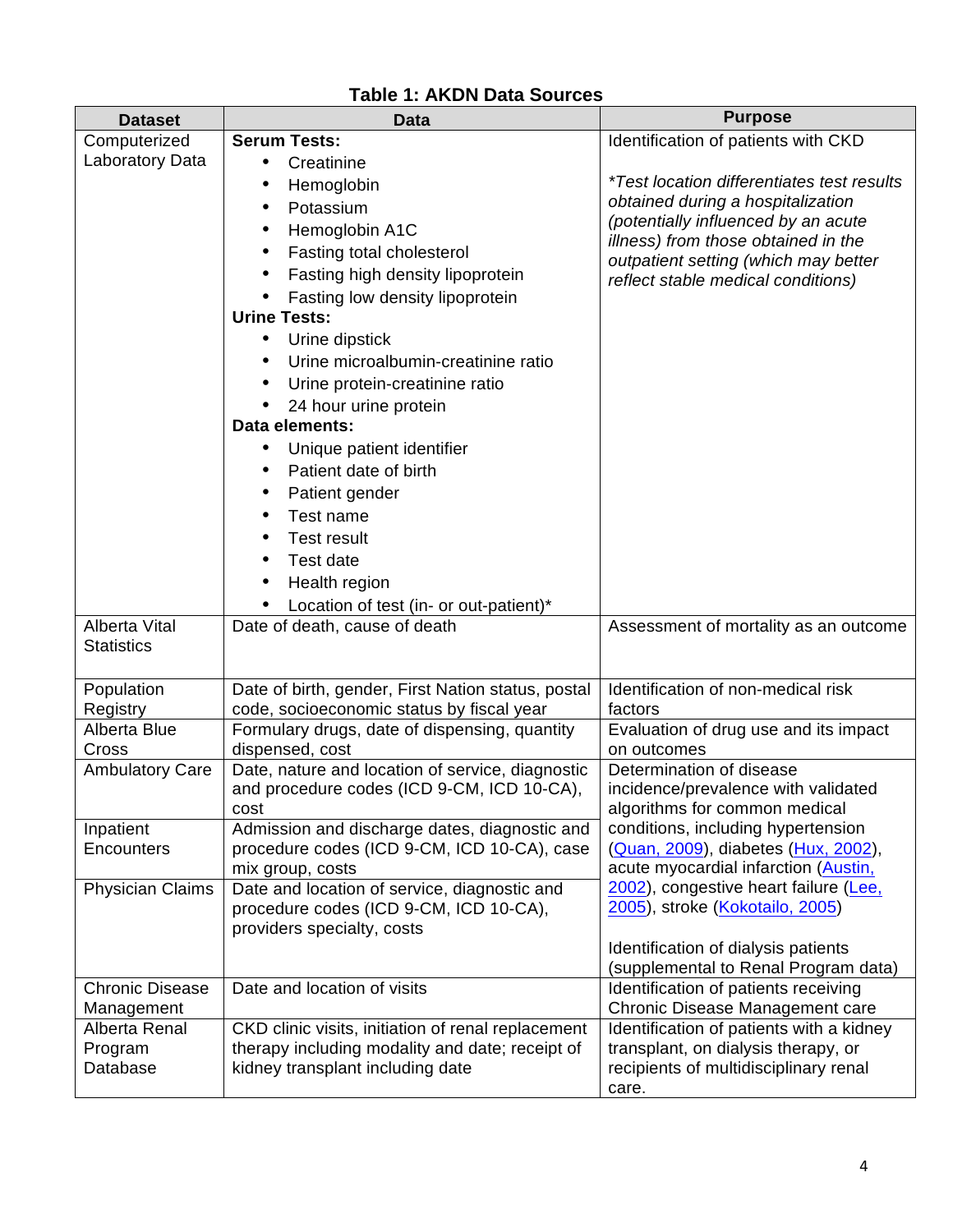## **Ensuring Database Security**

 To ensure privacy and security requirements are met, the AKDN set specifications for data storage and access. Contracts with AH and AHS set specific privacy and security standards. AKDN data are stored on a single server—the University of Calgary server—that complies with security standards for individual patient data. The database operates in a Windows system, with limited access via secure personal computers. Patient identifiers are removed from the database prior to use in research. Patient data are kept within the province.

### **Establishing Protocols for Estimating GFR**

 AKDN established processes to ensure accurate estimates of kidney function over time. AKDN estimates GFR using the CKD Epi equation. In 2003, to reduce inter-laboratory variation in eGFR creatinine measurements, Alberta laboratories transitioned to creatinine analysis calibrated to the isotope dilution mass spectrometry (IDMS) reference standard. (A laboratory- specific correction factor is applied where necessary to ensure standard creatinine measurements across laboratories.) As a result, AKDN switched from the non-IDMS traceable to the IDMS-traceable CKD pPi equation. To ensure consistency of eGFRs before and after the transition, the linear relationship between non-IDMS- and IDMS-traceable GFR estimating methods were established.

methods were established.<br>Data on race are not available—GFR is estimated assuming White race. However, less than 1% of the Alberta population is of Black race so little misclassification of eGFR is anticipated.

 Rather than using a single creatinine measurement to calculate baseline kidney function, an index eGFR is calculated as the mean of all outpatient serum creatinine measurements taken within a six-month period from the first creatinine measurement. For subjects with more than a single measurement, the index date is set as the latest measurement date within the six-month period. Using an index eGFR calculated as a mean of multiple measurements reduces the affect of regression to the mean, a statistical phenomenon that occurs when repeated measurements with wide variability are made on the same subject.

#### **Sharing Data with External Researchers**

 To access the database, non-AKDN researchers must submit a one-page proposal that is reviewed by the executive committee. Since data cannot leave the province, all data must be reviewed within the province.

### **Results**

 Linkage of laboratory data to administrative and other computerized data sources provides a rich source of information for assessment of socio-demographic characteristics, clinical variables, and health outcomes. The database can be used to generate a variety of unique cohorts to address numerous research questions. While the database was originally developed to support nephrology research, it includes information on all patients who have obtained routine laboratory investigations, not just those with kidney disease. Therefore, AKDN data can be used to generate cohorts of patients with other chronic conditions (e.g., diabetes, hypertension).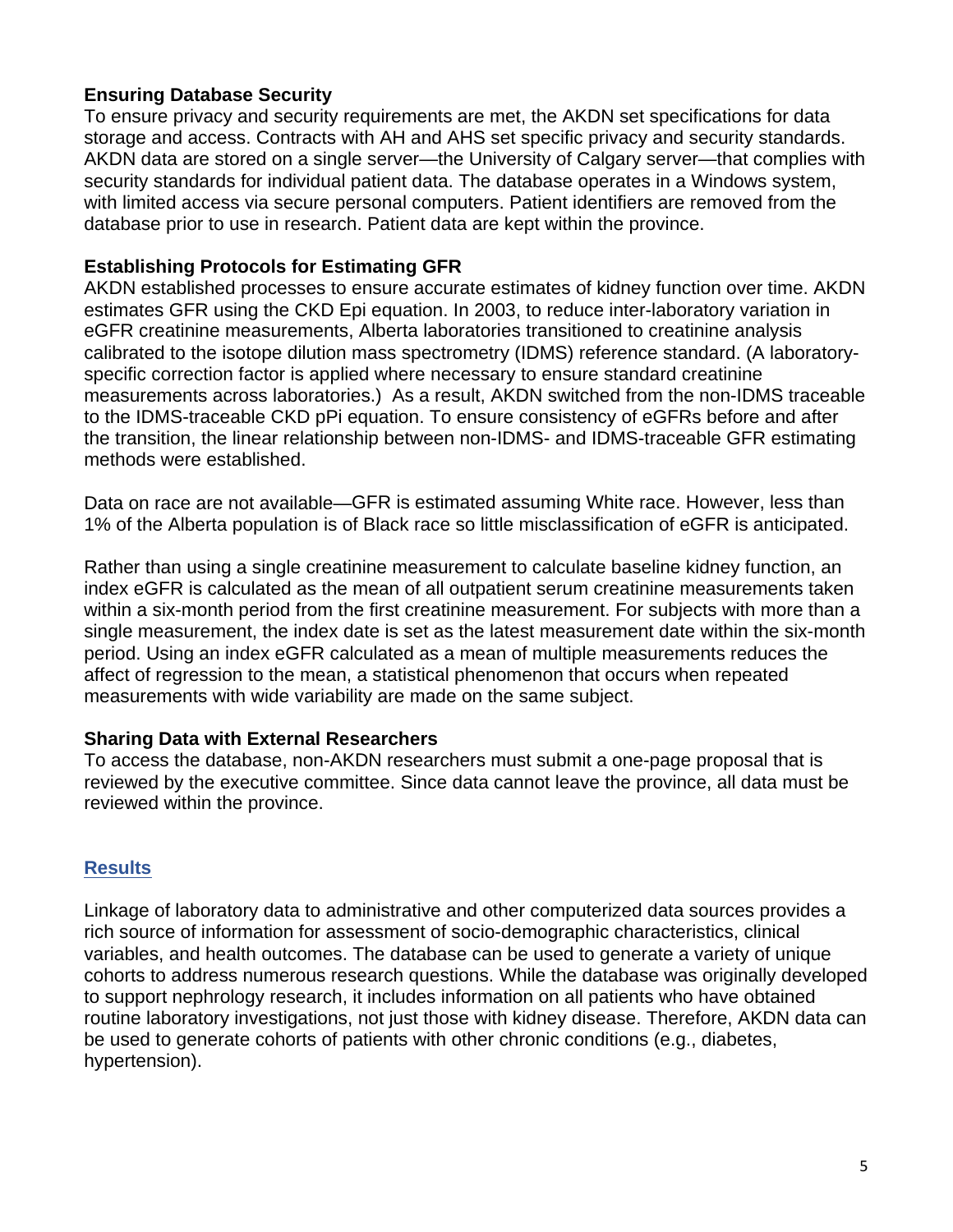The database has been used to gain a more in -depth understanding of CKD at the province level including risk, prevalence, and progression of CKD. AKDN data have been used to address numerous research questions. Key studies include:

- **Assessment of an online, interactive CKD clinical pathway** (ICDC, 2014): AKDN is currently implementing a cluster randomized clinical trial to assess implementation of a CKD clinical pathway designed to improve diagnosis, management, and referral of patients with CKD.
- **Potentially preventable hospitalization as a complication of CKD: a cohort study**  (Weibe, 2014): The AKDN database was used to identify a cohort of patients in Alberta with at least one serum creatinine measurement between 2002 and 2009. A retrospective analysis of the cohort showed remote dwelling patients and patients with comorbidities (e.g., heart failure, liver disease) were at highest risk for hospitalization.
- **A cluster randomized trial of an enhanced eGFR prompt in chronic kidney disease** (Manns, 2012): The study found an enhanced laboratory prompt with specific CKD management recommendations did not increase use of renin -angiotensinaldosterone system inhibitors among elderly CKD patients identified through the AKDN database.
- **Using proteinuria and estimated glomerular filtration rate to classify risk in patients with chronic kidney disease: a cohort study** (Tonelli, 2011): A system for risk stratification based on eGFR and proteinuria was assessed in a cohort of CKD patients identified through the AKDN database. The system was validated against internal (AKDN) and external (non-AKDN) cohorts. Results suggest risk stratification using proteinuria and eGFR may reduce unnecessary referrals for care at the cost of not referring or delaying referral for some patients who go on to develop kidney failure.

*See publications from AKDN.* 

## **Barriers & Solutions**

- **Meeting confidentiality and privacy requirements***.* AHS and AH have specific privacy requirements for accessing individual patient data. To ensure compliance with privacy requirements, AKDN hired a research manager to oversee administrative procedures, ensure data sharing contract requirements are met, and ensure data are maintained appropriately.
- **Ensuring data are accurately represented**. AKDN data have certain limitations (e.g., use of administrative data for comorbidities, data limited to subjects who have sought and received care). AKDN ensures all within-network researchers have appropriate expertise and understanding of data limitations to ensure data are not mis-represented.
- **Engaging primary care providers in research efforts.** Given the diversity of this group, engaging primary care providers in research efforts can be challenging. AKDN involved primary care providers from the start of AKDN, who have helped target primary care physicians. AKDN representatives have also presented the database at primary care conferences.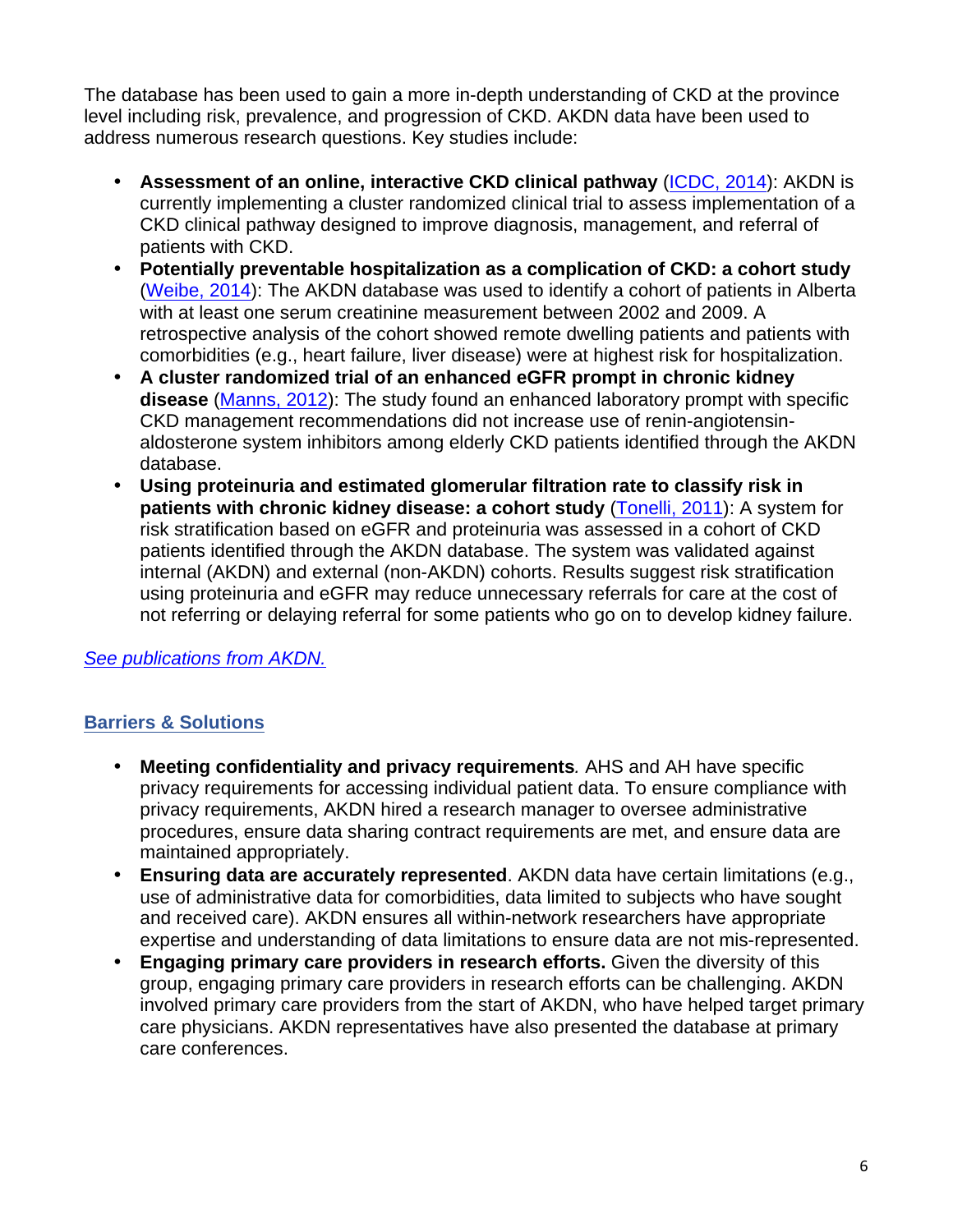## **Facilitators**

- **Establishing a core group of dedicated team members with a common vision**. The AKDN executive team championed the project and spearheaded AKDN efforts, including grant writing and staff oversight.
- **Identifying supportive partners who understand the value of the project**. AKDN received significant support from the Alberta Renal Disease Networks, who appreciated the value of generating data relating to CKD risk, prevalence, progression, and care.

## **Next Steps**

## **Future AKDN Activities**

- • Expanding intervention trials using cohorts identified through the AKDN database. Acute kidney injury prevention is a primary focus area for future intervention trials.
- • Incorporated clinical data (e.g., vital signs) from electronic health records (EHR). AKDN researchers are currently working on linking data from Sunrise Clinical Managers, which houses all in-patient data from Calgary. Alberta is currently exploring options for a province-wide EHR for in- and out-patient data, which may allow linking of EHR data to the AKDN database in the future.
- $\bullet$  being explored at the National level, which may allow these measures to be incorporated within network. • Current data sources within Alberta do not include patient-reported outcomes and symptoms. Opportunities for assessing patient-reported outcomes and symptoms are

## **Additional Resources**

 congestive heart failure, diabetes, hypertension and stroke-related events are available from the Interdisciplinary Chronic Disease Collaboration (ICDC): http://www.icdc.ca/research/definitions-sas-code • Data definitions and the associated SAS code for acute myocardial infarction,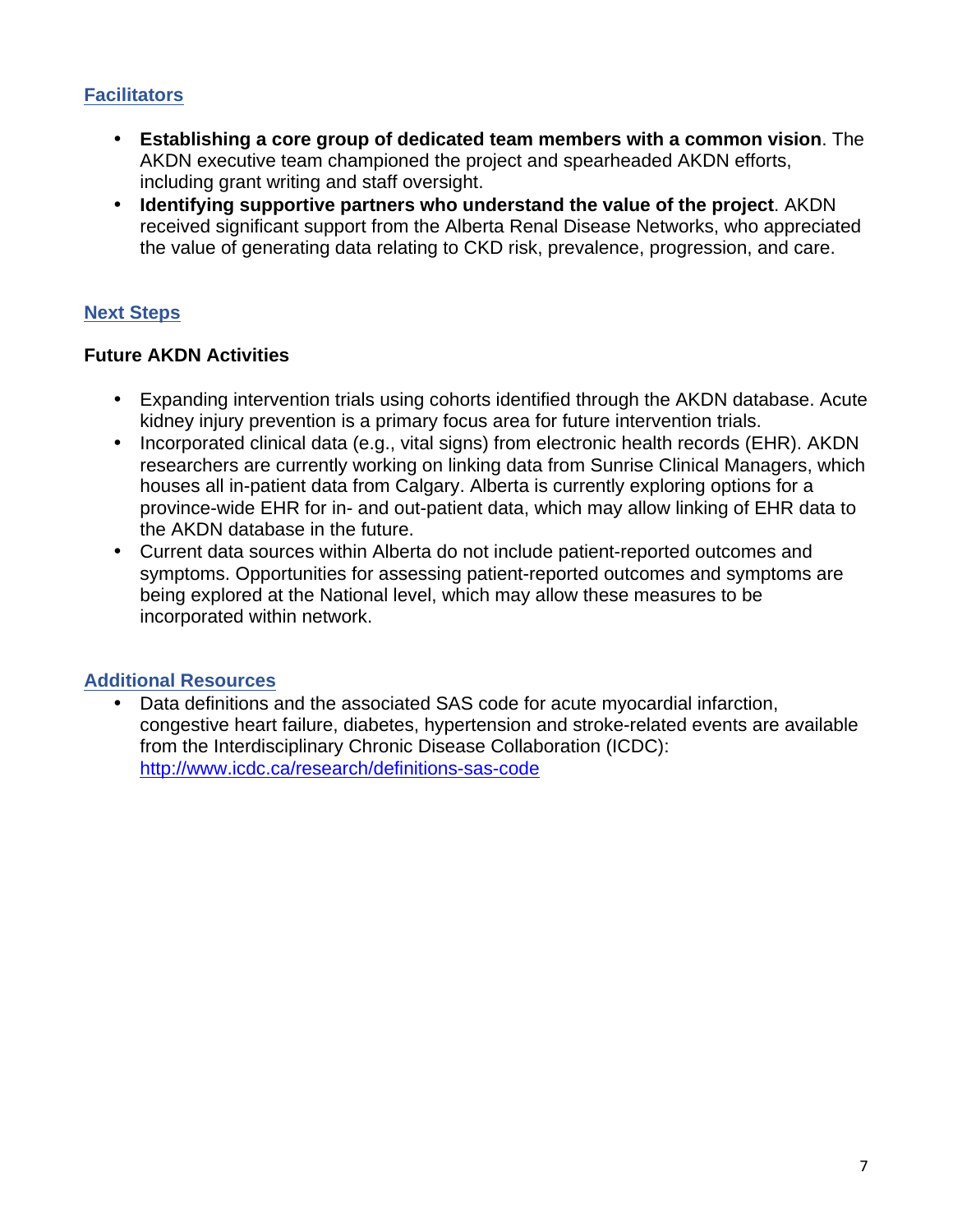## **References**

### **AKDN Background**

The Alberta Kidney Disease Network (AKDN). http://www.akdn.info

The Interdisciplinary Chronic Disease Collaboration (ICDC). http://www.icdc.ca

The Interdisciplinary Chronic Disease Collaboration (ICDC). <u>http://www.icdc.ca</u><br>Hemmelgarn BR, Clement F, Braden JM, Klarenbach S, James MT, Ravani P, Pannu N, Ahmed SB, MacRae J, Scott-Douglas N, Jindal K, Quinn R, Culleton BF, Wiebe N, Krause R, Thorlacius L, Tonelli M: Overview of the Alberta Kidney Disease Network. *BMC Nephology*. 2009: 10:30 http://www.ncbi.nlm.nih.gov/pubmed/19840369

## **Select AKDN Studies**

 Interdisciplinary Chronic Disease Collaboration (ICDC). Assessment of an Online, Interactive CKD Clinical Pathway. 2014. Available from: http://www.icdc.ca/research/selected-projects#1 online-interactive-ckd-clinical-pathway

 Manns B, Tonelli M, Culleton B, Faris P, McLaughlin K, Chin R, Gooch K, McAlister FA, Taub K, Thorlacius L, Krause R, Kearns M, Hemmelgarn B; Alberta Kidney Disease Network. A cluster randomized trial of an enhanced eGFR prompt in chronic kidney disease. Clin J Am Soc Nephrol. 2012 Apr;7(4):565-72. http://www.ncbi.nlm.nih.gov/pubmed/22344504

 Tonelli M, Muntner P, Lloyd A, Manns BJ, James MT, Klarenbach S, Quinn RR, Wiebe N, Hemmelgarn BR; Alberta Kidney Disease Network. Using proteinuria and estimated glomerular filtration rate to classify risk in patients with chronic kidney disease: a cohort study. Ann Intern Med. 2011 Jan 4;154(1):12-21. http://www.ncbi.nlm.nih.gov/pubmed/21200034

 Wiebe N, Klarenbach SW, Allan GM, Manns BJ, Pelletier R, James MT, Bello A, Hemmelgarn BR, Tonelli M; Alberta Kidney Disease Network. Potentially preventable hospitalization as a complication of CKD: a cohort study. Am J Kidney Dis. 2014 Aug;64(2):230-8. http://www.ncbi.nlm.nih.gov/pubmed/24731738

## **Disease Algorithms**

 Austin PC, Daly PA, Tu JV. A multicenter study of the coding accuracy of hospital discharge administrative data for patients admitted to cardiac care units in Ontario. Am Heart J. 2002;144(2):290–296. http://www.ncbi.nlm.nih.gov/pubmed/12177647

 Hux JE, Ivis F, Flintoft V, Bica A. Diabetes in Ontario: determination of prevalence and incidence using a validated administrative data algorithm. Diabetes Care. 2002;25(3):512–516. http://www.ncbi.nlm.nih.gov/pubmed/11874939

 Kokotailo RA, Hill MD. Coding of stroke and stroke risk factors using international classification of diseases, revisions 9 and 10. Stroke. 2005;36(8):1776–1781. http://www.ncbi.nlm.nih.gov/pubmed/16020772

 Lee DS, Donovan L, Austin PC, Gong Y, Liu PP, Rouleau JL, Tu JV. Comparison of coding of heart failure and comorbidities in administrative and clinical data for use in outcomes research. Med Care. 2005;43(2):182–188. http://www.ncbi.nlm.nih.gov/pubmed/15655432